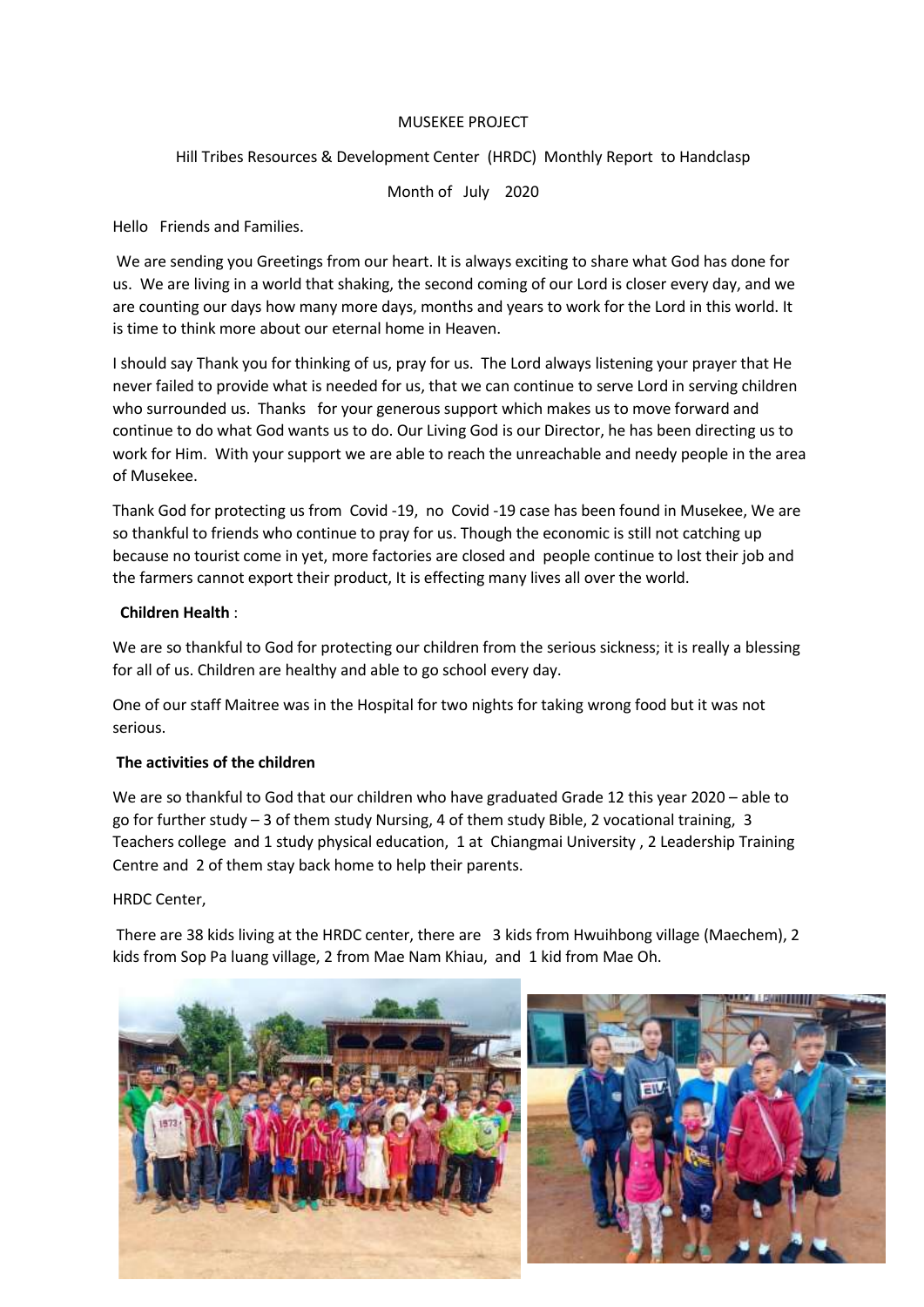New leaders are elected: Nihphaporn is elected to be a president at the center with others new committee members; they are responsible to run the program me at the center.

As usual, the children start memorizing the Bible Versus starting from Ps. 37, and volunteering themselves do the different activities for this Academic year of 2020-2021, They have Thai Dance, Karen Dance, Bamboo Dance and Action songs.





All are expected to involved in the garden and encourage them to grow their own vegetable and learn to work in the rice-field and fertilizing the rice plant, and learning to harvest the Bamboo shoot for their own meal.

We start growing vegetable in the garden and our lemon tree and pomelo fruit are now start giving some fruit for us to eat.





Worshipping together every morning and evening, Thanking God, Praising God and Pray together, On Sunday morning we have worship at the center, and we will join the village church once in a month. Every Sunday afternoon we have special activities for the children at the center.



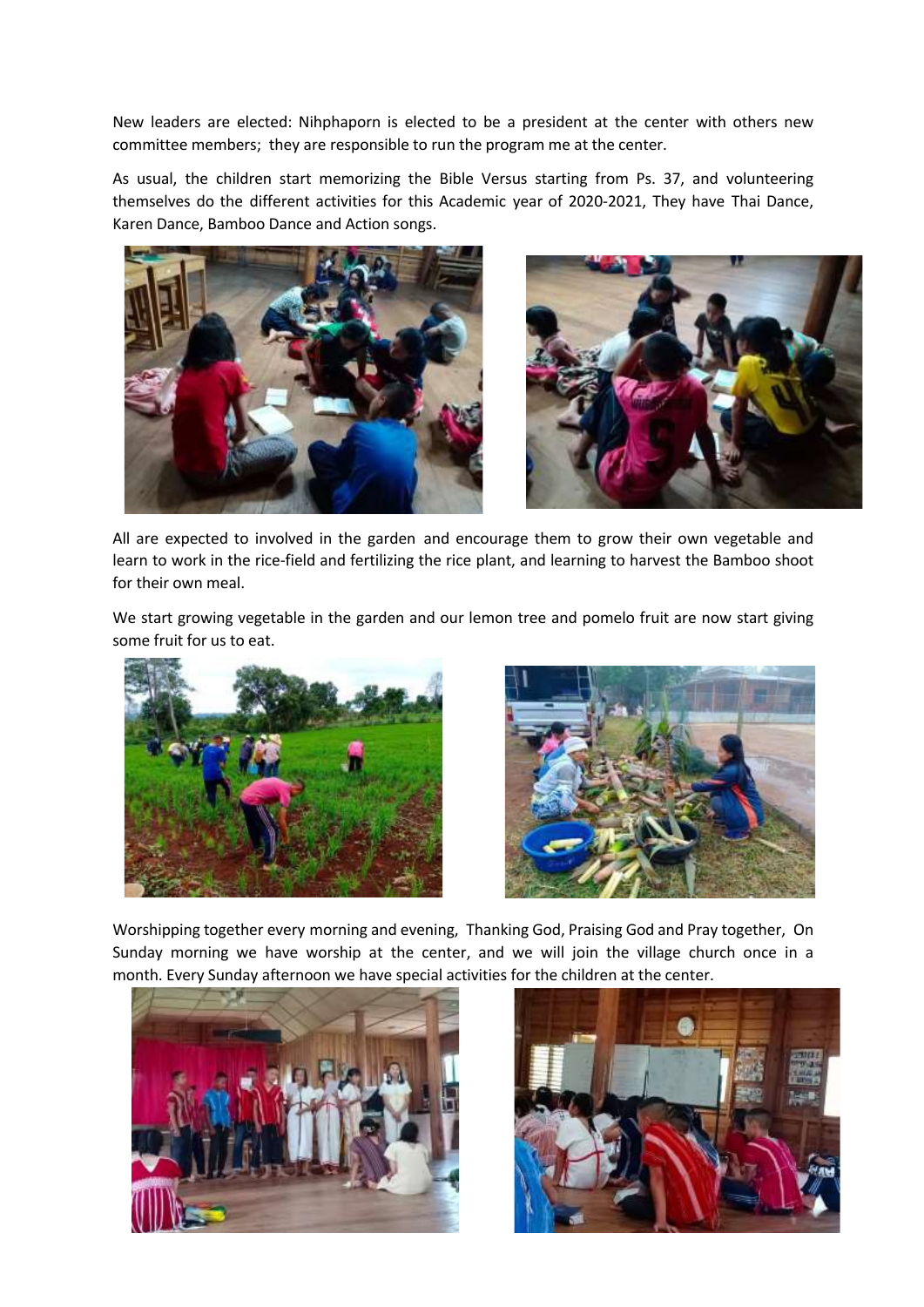On 30<sup>th</sup>.July, Our Thai Dancing Team was invited to dance at SahamitVitaya Farewell Party to their retire teachers. Our kids did a good job for them.

COMMUNITY:

## Visiting

Take time to visit Children families at their village to learn more about the children we are caring for them.



And also continue to visit the old people in the village whenever we free time to spend sometimes with the old people in the village.



On Friday  $31^{st}$  of July we had a great meeting together with the parents – to discuss about the benefit of their children and their responsible. They were happy to learn new things to care for their children and have good dream for their children future.



Visitor: The Karen Church leaders visited our village and we are invited to join their meeting – planning for the future.